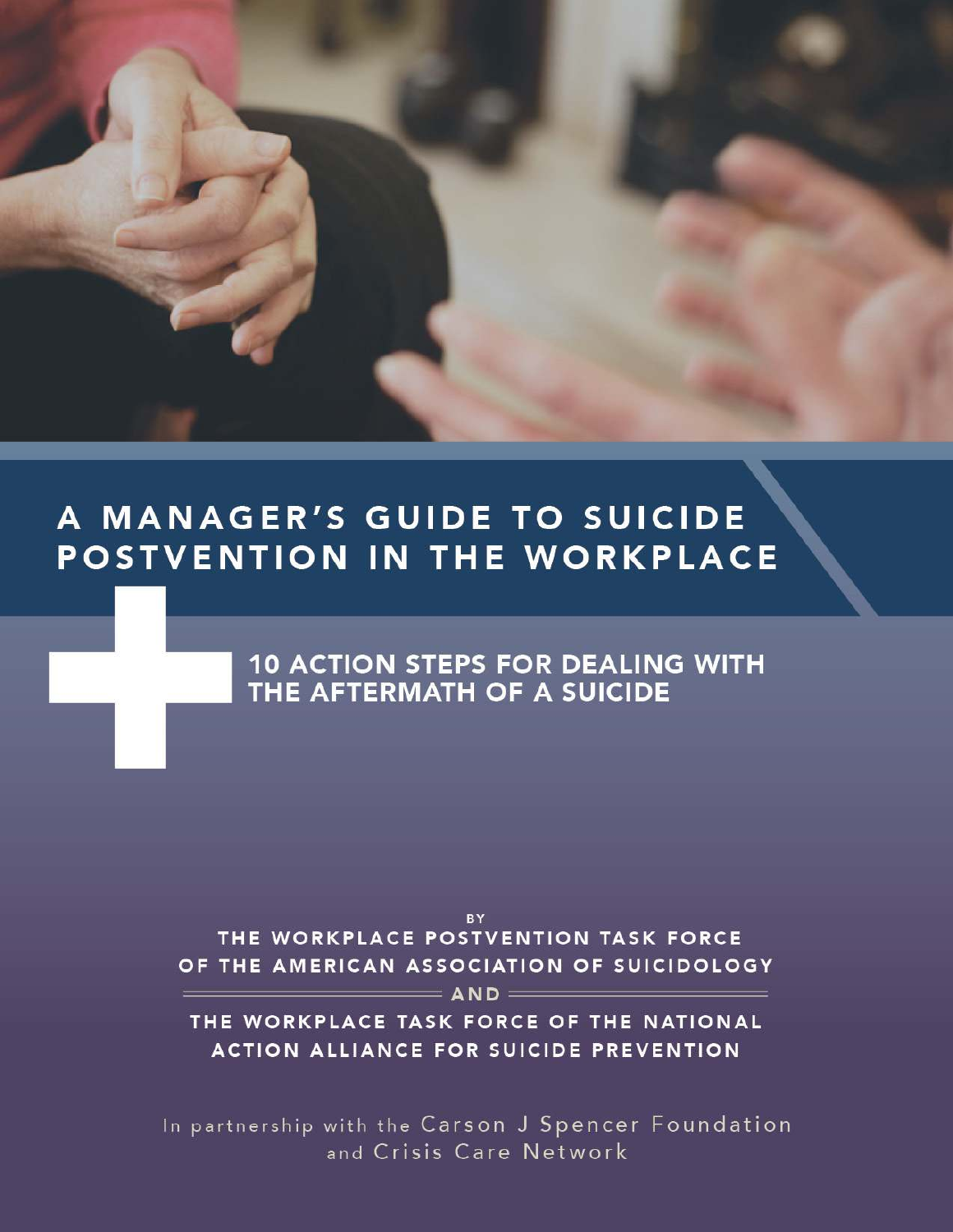### TABLE OF CONTENTS

| <b>IMMEDIATE: ACUTE PHASE</b>                                                                                          |  |
|------------------------------------------------------------------------------------------------------------------------|--|
| <b>SHORT-TERM: RECOVERY PHASE</b><br>- Restore: Re-establish Workplace Equilibrium and Optimal Functioning 10          |  |
| <b>LONGER-TERM: RECONSTRUCTING PHASE</b><br>- Honor: Prepare for Reactions to Anniversaries, Events, and Milestones 11 |  |
| <b>SAMPLE INTERNAL NOTIFICATION MEMO</b>                                                                               |  |
| <b>SAMPLE EXTERNAL ANNOUNCEMENT</b>                                                                                    |  |
|                                                                                                                        |  |
| <b>DECISION MAKING FLOWCHART</b>                                                                                       |  |
|                                                                                                                        |  |
|                                                                                                                        |  |
|                                                                                                                        |  |

A MANAGER'S GUIDE TO SUICIDE POSTVENTION IN THE WORKPLACE: 10 Action Steps for Dealing with the Aftermath of Suicide

Cover photo: Joe Houghton | Layout & design: Jerry Brownell

Copyright © 2013 Carson J Spencer Foundation, All Rights Reserved. For more information about this resource contact Sally Spencer-Thomas at: Sally@CarsonJSpencer.org This document may be reproduced without permission for non-commercial use. Acknowledgment is appreciated.

Carson J Spencer Foundation, Crisis Care Network, National Action Alliance for Suicide Prevention and American Association of Suicidology (2013). A Manager's Guide to Suicide Postvention in the Workplace: 10 Action Steps for Dealing with the Aftermath of Suicide. Denver, CO: Carson J Spencer Foundation.







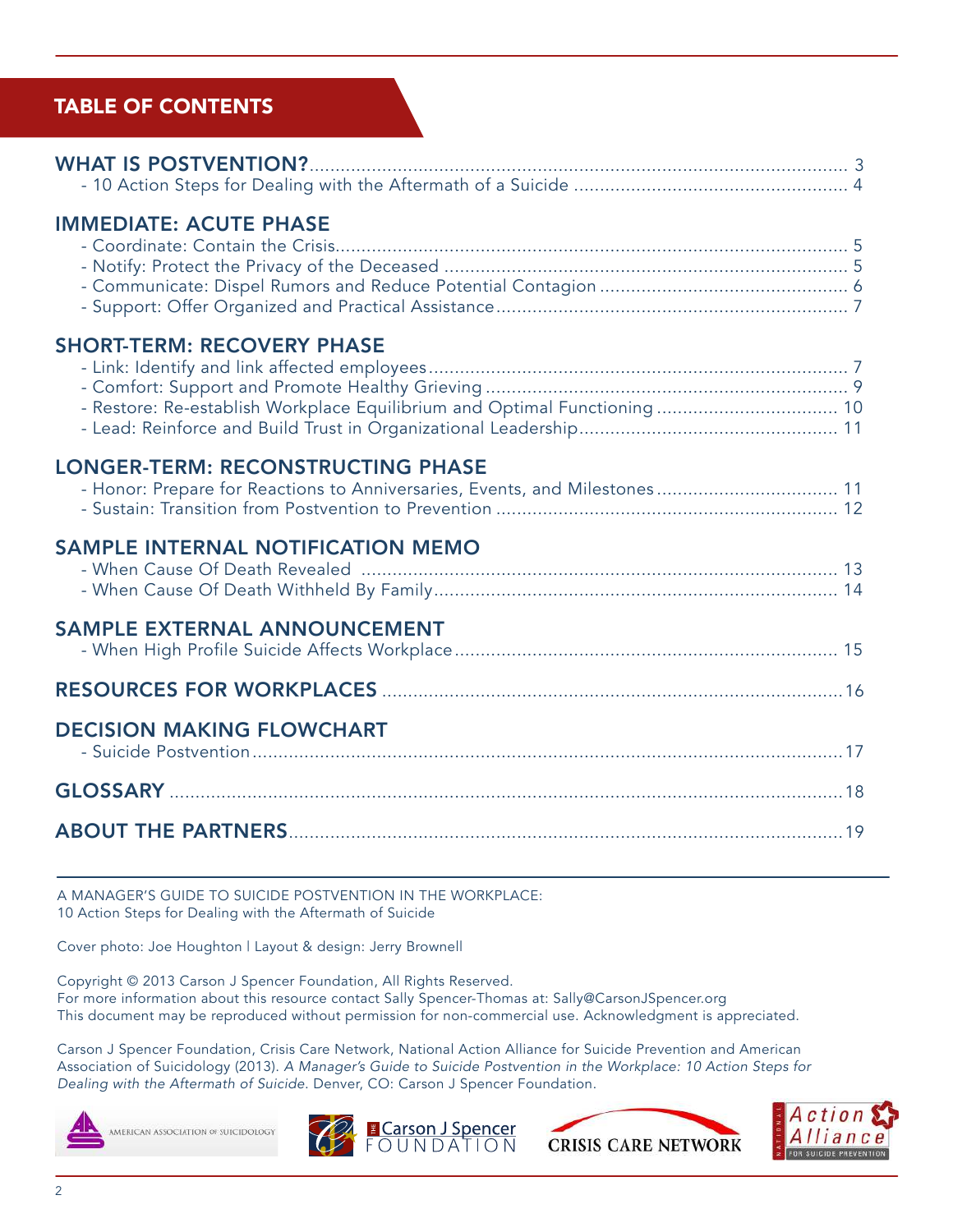# A MANAGER'S GUIDE TO SUICIDE POSTVENTION IN THE WORKPLACE

### 10 ACTION STEPS FOR DEALING WITH THE AFTERMATH OF A SUICIDE<sup>1</sup>

# WHAT IS POSTVENTION?

Postvention is psychological first aid, crisis intervention, and other support offered after a suicide to affected individuals or the workplace as a whole to alleviate possible negative effects of the event.<sup>2</sup> A suicide death of an employee is only one type of suicide that could affect the workplace. The suicide death of clients, vendors, or a family member of an employee can also have a profound impact.

Managers play the following critical roles in setting the tone for how the rest of the workplace will respond to a suicide:

1 First, managers need to approach the situation with compassion for the bereaved. Public and private communications need to reflect a respectful tone of empathy and support and offer permission for people to take care of themselves.

2 Second, managers need to listen carefully to the needs of various employees, as these may differ from employee to employee. Some workers who are more distant acquaintances of the decedent might be able to return to work very quickly, while others may need more time to adjust to the loss. Workers might need to vent anger, guilt, sadness, and/or other emotions, and thus, a structured group session might be helpful in increasing coping and support. Having counseling staff with coping resources on hand during such group sessions might be useful if future referrals need to be made to support groups and professional mental health services.

Further, some workers may express their psychological reactions to the death verbally, while others might express their reactions behaviorally, as in showing excessive absenteeism or "presenteeism". Managers need to be attentive to all forms of communication and document when problematic for the workplace. Some accommodations may be warranted given the undue stress to members of the workplace, but usually standards of workplace behavior and accountability can be maintained while providing this level of support.

3 Third, managers should take the lead in applying corporate Human Resource (HR) policies designed to help surviving family members with practical matters. This behavior will model for others that it is alright to reach out beyond the confines of the work environment to help.

(con't.)

 $^1$ These guidelines are not meant to represent standards of care, nor are they intended to be considered as advice, consultation or to replace appropriate medical or mental health care.

<sup>&</sup>lt;sup>2</sup> Adapted from Smith, Rivero, & Cimini. (2010, June 8). Postvention as a Prevention Tool: Developing a Comprehensive Postvention Response for Your Campus. A webinar of the Suicide Prevention Resource Center. http://www.sprc.org/news-events/events/postvention-prevention-tool-developing-comprehensive-postventionresponse-your-ca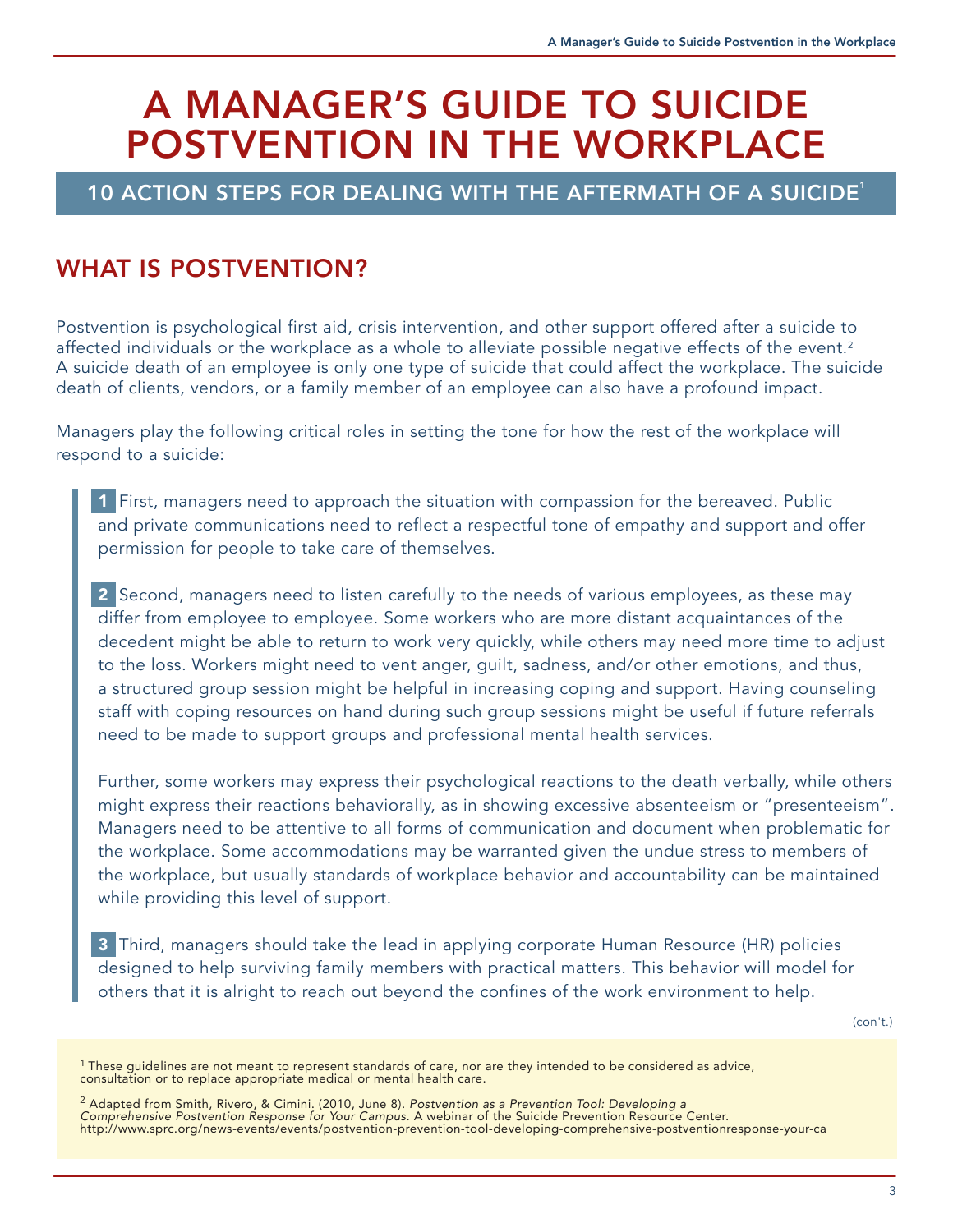4 Fourth, managers should recognize their unique role. On one hand, they may be impacted by the tragic loss and in need of support, while on the other hand they may be the targets of anger and blame by other employees.

5 Finally, managers should be sensitive to anniversaries, notable events (e.g. holiday parties, traditions the deceased always enjoyed, achieving a milestone of a project to which the deceased contributed), and other major dates that might trigger reactions from staff and during which it might be appropriate to acknowledge again the loss of that person's presence.

The box below highlights the 10 Action Steps that will assist with the above-mentioned roles and goals of the manager.



### IMMEDIATE: Acute Phase

- **1. Coordinate:** Contain the crisis.
- 2. Notify: Protect and respect the privacy rights of the deceased employee and their loved ones during death notification.
- **3. Communicate:** Reduce the potential for contagion.
- 4. Support: Offer practical assistance to family.

# **SHORT-TERM: Recovery Phase**

**5. Link:** Identify and link impacted employees to additional support resources and refer those most affected to professional mental health services.

**6. Comfort:** Support, comfort, and promote healthy grieving of the employees who have been impacted by the loss.

**7. Restore:** Restore equilibrium and optimal functioning in the workplace.

8. Lead: Build and sustain trust and confidence in organizational leadership.



Demonstrating leadership in times of crisis is always an opportunity to build trust, confidence, and workplace cohesiveness.

### LONGER-TERM: Reconstructing Phase

**9. Honor:** Prepare for anniversary reactions and other milestone dates.

**10. Sustain:** Transition postvention to suicide prevention.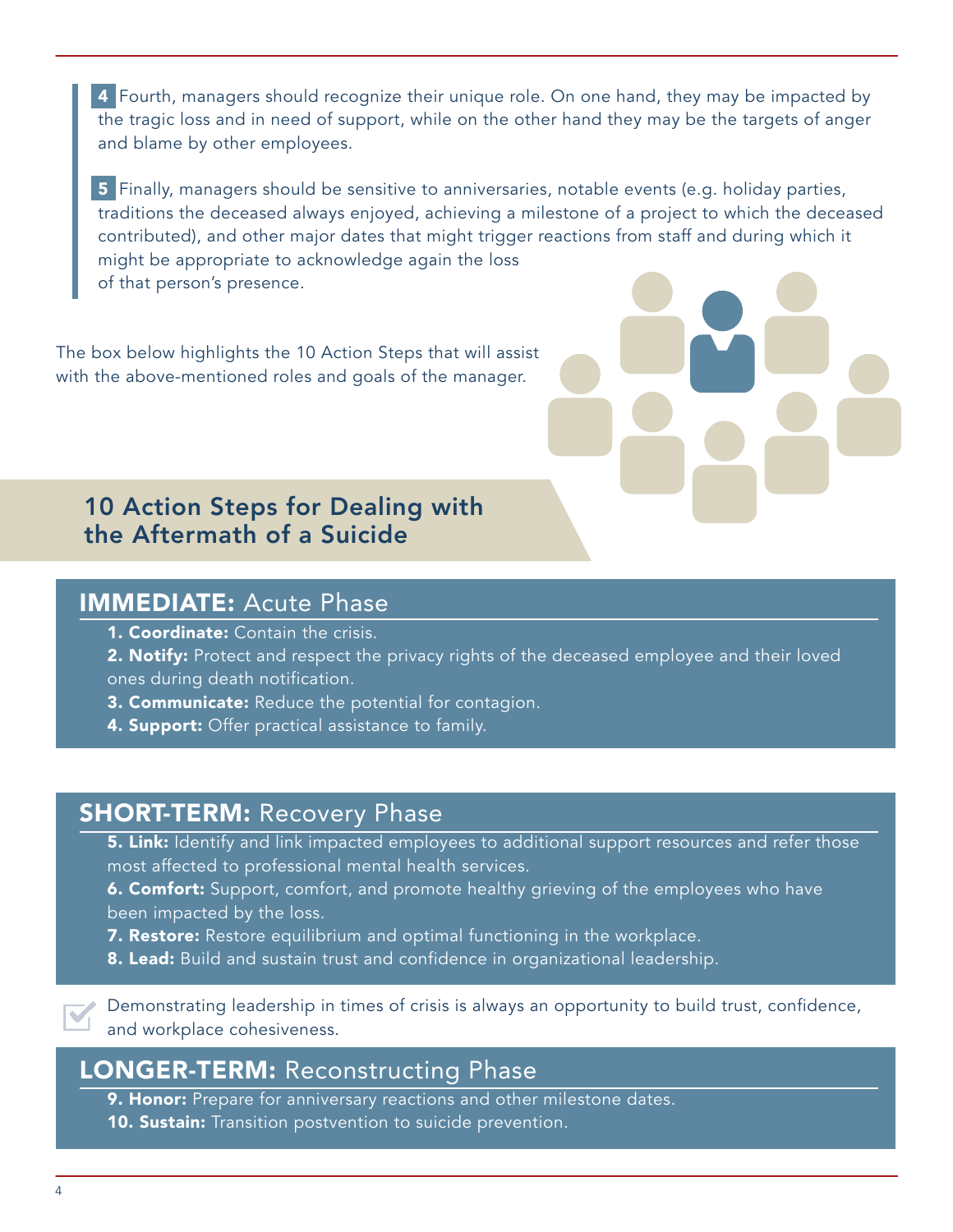# IMMEDIATE: ACUTE PHASE

#### Coordinate: Contain the Crisis

One of the highest priorities for managers in a suicide postvention response, like any critical incident, is to contain the crisis. The initial response of any organization often sets the tone for what is to follow. Upon discovery of the body of a suspected suicide on worksite property, law enforcement should be contacted immediately. As happens in all cases of non-natural deaths, the scene is first treated by police as a crime scene, thus all unauthorized people should be kept away from the body and site. Do not disturb the scene until you have received permission from the appropriate law enforcement authorities. Comply with all requests from law enforcement as they conduct their investigation. In many cases, law enforcement personnel work with victim advocates to notify next of kin in the event of a suicide. Depending on the circumstances, a representative from the workplace might consider accompanying the victim advocate when contacting the family. When notifying the next of kin, dignity



and professionalism are essential, but this does not mean you need to restrain yourself from expressing appropriate emotions. Use the person's name and work with the victim advocate to answer questions for the family while avoiding unnecessary traumatizing details if possible.

If the death by suicide of an employee occurs outside of the workplace setting, management may be notified by a relative, friend, or public safety officer. The relative or friend may not have all the facts about the death, may not know for sure the cause of death, or may ask that it not be revealed that it was a death by suicide. Leadership is advised to carefully coordinate employee communication in consultation with their HR management and policies and procedures, and not make any official statements until the death has been confirmed by law enforcement, medical examiner, or immediate family member.

### CHECKLIST:

■ Identify main point person to coordinate all postvention efforts and related communication.

- $\mathbb Z$  Contract for professional clean up (after the investigation is completed) if required by a suicide in the workplace.
- $\mathbb Z$  Contact victims assistance. Review flow chart progression of postvention phases (see pg. 17).

### Notify: Protect the Privacy of the Deceased

When the deceased employee's loved ones ask that the death not be disclosed as a suicide, leadership may not be able to assure complete secrecy for a couple of reasons. If information has already spread though informal communications, leadership runs the risk of appearing disingenuous, out-of-touch, and untrustworthy if there is no acknowledgement of the manner<sup>3</sup> of death. Also, in many states the manner of death, even when it is worded as "cause of death is being withheld by family" is public information, as it may appear on the death certificate as such. Therefore, leaders can promise they will do what they

 $3$  Suicide is actually a manner of death, but the cause (e.g. by blunt force trauma) is often confused with manner (e.g. by suicide by fall).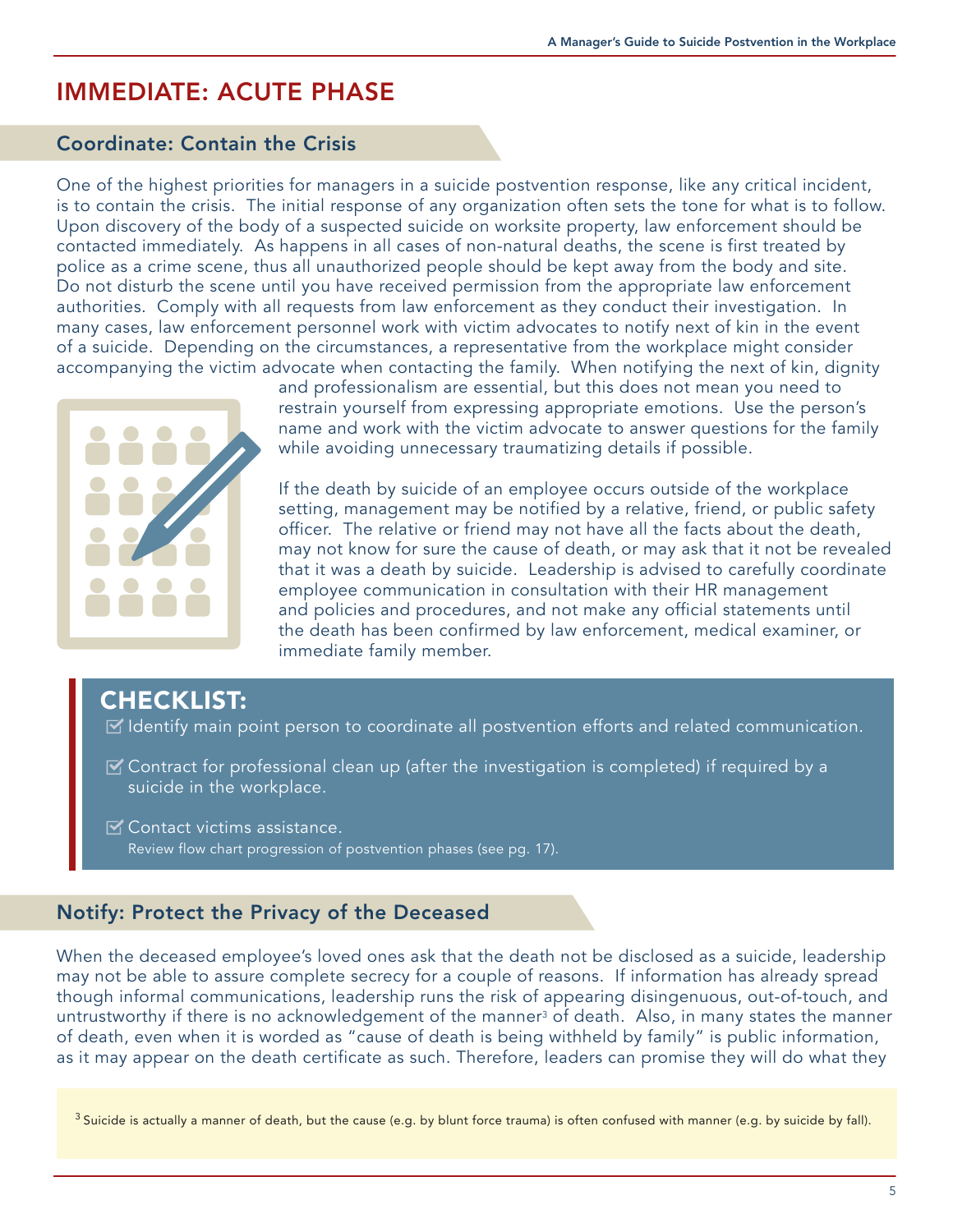can to maintain confidentially, understanding that some elements are not in their control. Additional guidance from HR, if available, will help managers handle this sensitive topic with the family.

### CHECKLIST:

 $\boxtimes$  Distribute death notification memo to staff (see samples on pg. 13-15).

#### Communicate: Dispel Rumors and Reduce Potential Contagion

In the aftermath of a suicide, some vulnerable individuals in the workplace may be at risk for responding to the suicide by attempting their own suicide. This is also known as a contagion effect. In other words, the death by suicide of a co-worker may trigger suicidal thoughts and feelings in some already vulnerable individuals, and may increase their risk for copy-cat behavior. The reasons for contagion are many. For example, the death, particularly of an executive or perceived leader, may instill a loss of hope (e.g. "If he could not deal with his problems, given all he had going for him, what chance do I have?"); or, corporate and media attention to the death may offer just what the vulnerable person lacks and desires (e.g. a sense of importance and value, even though that attention could not be appreciated by a deceased person).

Given how prevalent suicidal thoughts are at any given time, a larger workplace might find that at the time of a suicide death several other people might simultaneously experience suicidal distress and may be at risk for an attempt. This domino effect of suicide can be very disruptive to a workplace. Management can minimize the potential for contagion by setting an appropriately respectful tone when acknowledging and communicating about the employee death. Alternatively, when a culture acknowledges or memorializes a suicide death in a dramatic or sensational manner or focuses too much on the detailed means of death, there is an increased risk that some vulnerable individuals will imitate the behavior. For some suggestions on how to honor a person who died by suicide and minimize contagion, please refer to: http://www.sprc.org/sites/sprc.org/files/library/aftersuicide.pdf

One of the most challenging elements in an effective suicide postvention response in the workplace is for leadership to accurately, respectfully, and carefully communicate the information regarding the death of an employee. Occasionally, the death by suicide in the workplace setting involves other employees as witnesses. In these cases, information about the suicide death may spread quickly, especially in an era of rapid information exchange that occurs via texting, social media, and the like. Leaders should be aware that even before any official company announcement, there may already be a great deal of inaccurate information circulating within the workplace. Timely and accurate information briefs can help dispel rumors.

## CHECKLIST:

- **Review safe messaging guidelines for external and internal communication strategies and** media recommendations for reporting on suicide for help developing public communications plans: http://reportingonsuicide.org/Recommendations2012.pdf or http://www.sprc.org/sites/sprc.org/files/library/SafeMessagingrevised.pdf
- $\mathbb Z$  Develop an internal communication plan to document what is and is not known and what to say if the family does not want the cause of death revealed (see template at end of these guidelines on pg. 14).
- $\mathbb Z$  Develop an external communication plan that identifies a spokesperson and draft a statement for the media (see template at end of these guidelines on pg. 15).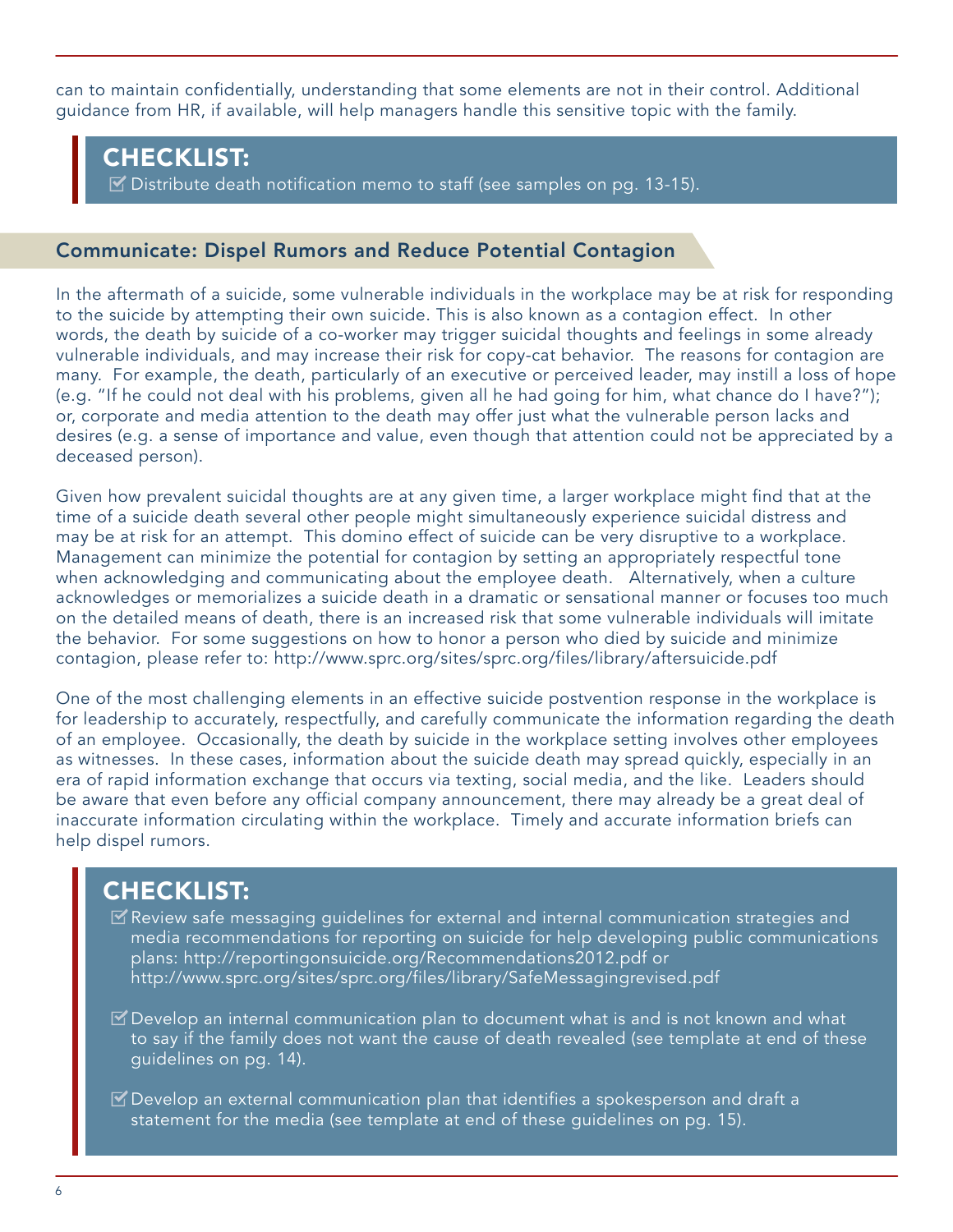### Support: Offer Organized and Practical Assistance

Usually, in the immediate aftermath of a suicide, people affected by the suicide often do not need counseling, but rather practical assistance to help them get through their day. While family members and co-workers who were closest to the deceased are usually profoundly

affected, the impact of suicide often spreads to many other areas of an organization and may include clients, vendors, previous co-workers, mentors, and so on. Additionally, colleagues wishing to support the bereaved are often looking for ways to help.

The main coordinator of the postvention effort can ask the bereaved family if the following support would be useful and assign volunteers to assist:

### CHECKLIST:

- $\mathbb E$  Bring easy-to-heat and nutritious frozen meals to grieving family.
- $\mathbb Z$  Offer the family of the deceased assistance by packing up the personal belongings at the workplace and bringing them by the home. Always call ahead to be sure the family will be there when you deliver the items.
- $\triangledown$  Ask the bereaved person or family what can be done to help and, when possible, make arrangements to provide the support. Some common supports that help are:
	- Keep a list of phone calls, visitors, and people who bring food and gifts
	- Organize the mail (e.g. bills, cards, newspaper notices)
	- Offer to make calls to people they wish to notify
	- Help with errands (e.g. childcare, house-sitting, lawn care, laundry)

### SHORT-TERM: Recovery Phase

Link: Identify and link affected employees to additional support resources including mental health services.



As they plan their postvention response, managers need to be aware that for a smaller subset of people, a more profound emotional reaction might result in response to the suicide: complicated grief, trauma reaction, and even suicidal ideation. As such, managers will need to make crisis counseling and Employee Assistance Program (EAP) services readily available and easy to access, while they also create a culture that promotes and supports help-seeking behavior and allows employees to disclose their needs and seek services confidentially. Be mindful that there may be certain individual employees the managers will want to connect with intentionally and encourage to

participate in the available support resources. Participation in these support services in the workplace must always be voluntary; yet, it is reasonable to believe that most employees will respond positively when managers express their care and offer tangible and meaningful support. Many organizations have as an operating policy that leadership consults with their EAP in the immediate aftermath of a suicide or another critical incident, to determine the most appropriate response. There is no "one–size-fits-all" approach, and every response needs to be tailored to the specifics of that work group situation and culture, as well as to each individual affected.

If your organization does not have an EAP, you should contact your local mental health center to see if they have mental health service providers that can assist you in the aftermath of a crisis.

- To find a mental health treatment facility near to you visit: http://findtreatment.samhsa.gov/MHTreatmentLocator/faces/quickSearch.jspx
- To find a therapist in your area visit: http://www.helppro.com/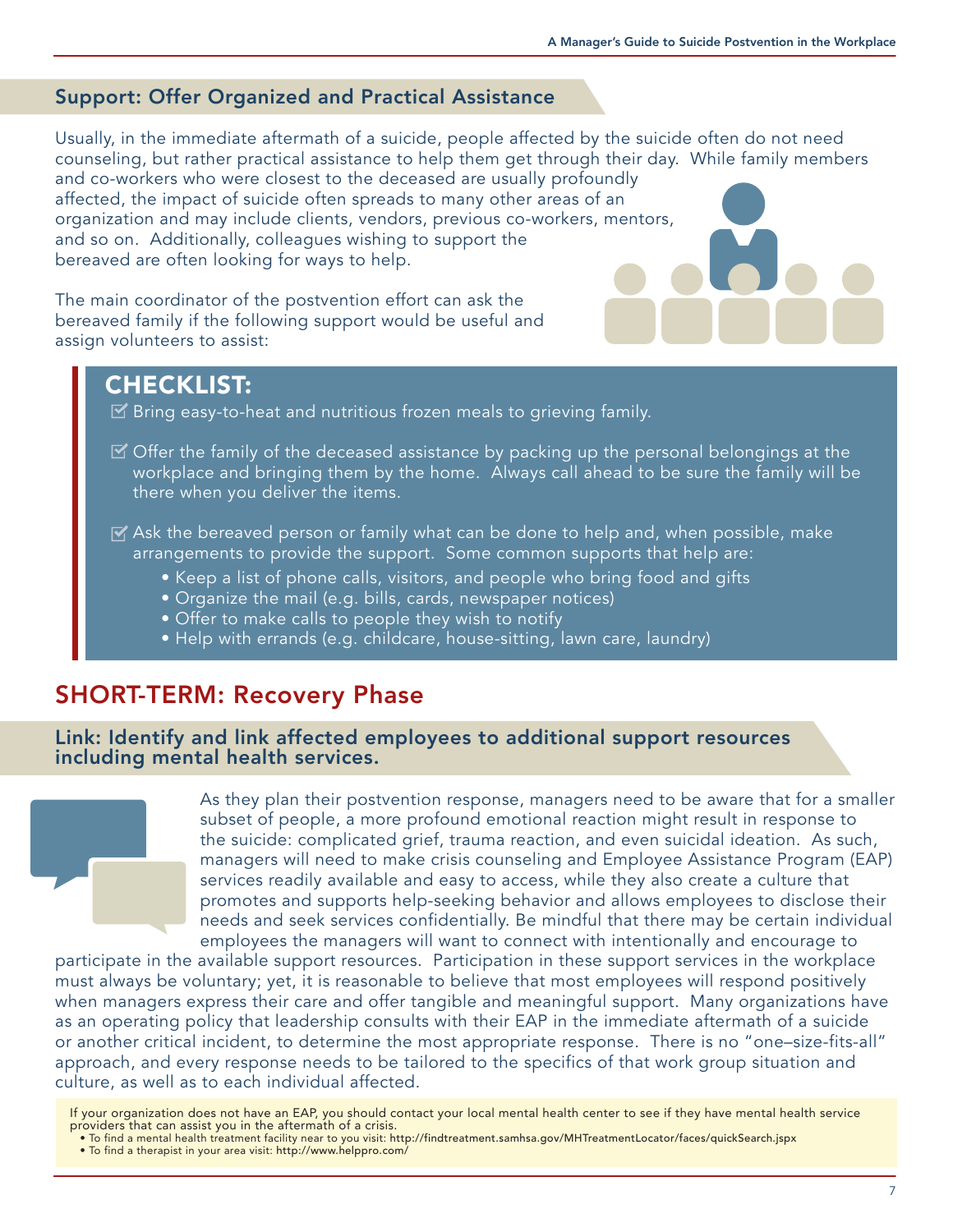When designing a customized response, many factors should be considered. For example, managers should consider: circles of impact (e.g., work teammates, close work friends, direct reports), nature of the work (e.g., school setting or healthcare setting), demographics of impacted employees (e.g., younger and/or new employees versus senior and/or tenured employees; differences in faith perspectives/spiritual practices), workplace schedules, productivity demands, and proximity to other critical incidents.

#### The response plan will often include arranging for a specifically trained, behavioral health professional to be available in the workplace for some period of time to:

1 Consult with and support management in what is often a fluid/unfolding situation

2 Play a role in formal communication to the employees on issues such as the availability of support services, normalizing reactions, and psycho-education on self-care and recovery

3 Meet with affected employees individually and in small groups depending on the workplace situation and employee preferences, to help facilitate resiliency and recovery

4 Encourage those experiencing complicated grief or trauma reactions to follow through with additional support resources as available, especially the EAP and other professional community mental health resources

5 Be available for triage of safety needs of acutely affected employees

Experience and research<sup>4</sup> show that most people who experience tremendous loss and hardship show remarkable resiliency and either return to previous levels of functioning after a period of adjustment or even grow from the experience. Thus, managers can expect that the great majority of employees will recover from the suicide death and other similar critical incidents rather quickly, especially when they stay connected to support systems, reach out to trusted others, take care of their bodies with good nutrition, proper rest, moderate exercise, and hydration, and mentally coach themselves to be patient and compassionate with themselves while they recover and heal.

There are, however, some individuals who may be especially vulnerable to complications in their healing and recovery process. This could be because they are already going through major stressors in their lives, their support system is dysfunctional, they have ongoing emotional or behavioral health

vulnerabilities, or they have some suicide history. These issues may be largely unknown or invisible to those in the workplace, or may have been only rumored, but these individuals especially could benefit from connecting with a behavioral health professional to help guide their recovery.

Another important consideration in a death by suicide is the ever-present but unanswerable "Why (did this happen)?" question that may linger on in some minds. Managers and even crisis support counselors are unlikely to be able to to answer this question satisfactorily, nor should they try. This question is quite often linked to one's spiritual beliefs, worldview or faith tradition, and it is usually better to acknowledge that this is a normal question and encourage the person to talk it through with their religious mentor, supportive family/friends or a mental health professional.



<sup>&</sup>lt;sup>4</sup> Mancini, A. & Bonanno, G. (2009). Predictors and Parameters of Resilience to Loss: Toward an Individual Differences Model. Journal of Personality, 77 (6) 1805–1832.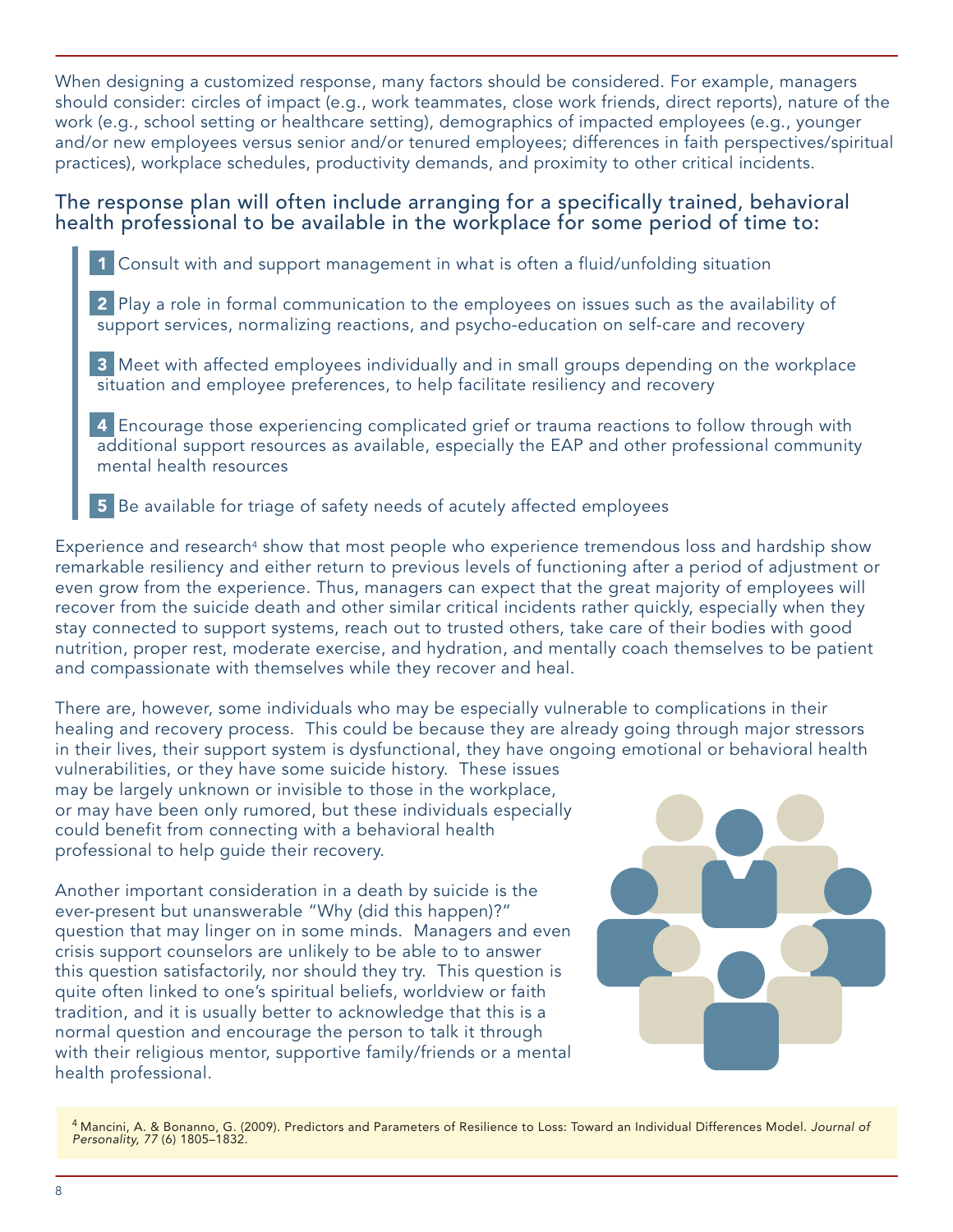Typically, a behavioral health professional who is part of the crisis response team in the workplace will be watchful for more affected or vulnerable employees and will then encourage them to follow through with their EAP services. In some cases, the behavioral health professional can even support the employee in making that initial call for help, which for some individuals can be very difficult, possibly even an obstacle.



#### Comfort: Support and Promote Healthy Grieving

Grief is a highly complex but normal and natural human response to the death of a loved one. When the death is sudden, unexpected, and potentially traumatic, as in a death by suicide, the grief process can become complicated by blame, guilt, shame, and anger. Sometimes managers may feel uncertain about how best to support their team in the aftermath of suicide, and either over- or underreact. The best strategy is to consider what are the common practices and policies for dealing with other forms of bereavement, trauma, or health issues and start there in figuring out how best to proceed.

During the initial acute phase, it may be very difficult for some people to maintain focus and be productive.

Any deviation from these practices could be seen as stigmatizing by staff (e.g. "Why is this death being treated differently than any other?").

Managers do not need to be experts on grief, but it is helpful to know that grieving is a process that varies from individual to individual. During the initial acute phase, it may be very difficult for some people to maintain focus

and be productive. However, after the first couple of days, most people will long for things to get "back to normal" and will find a way to continue grieving while simultaneously taking care of their other responsibilities. This process may be different if the deceased was an immediate family member, as moving through the initial acute phase may be more painful and complicated, and may require some lifestyle changes as well.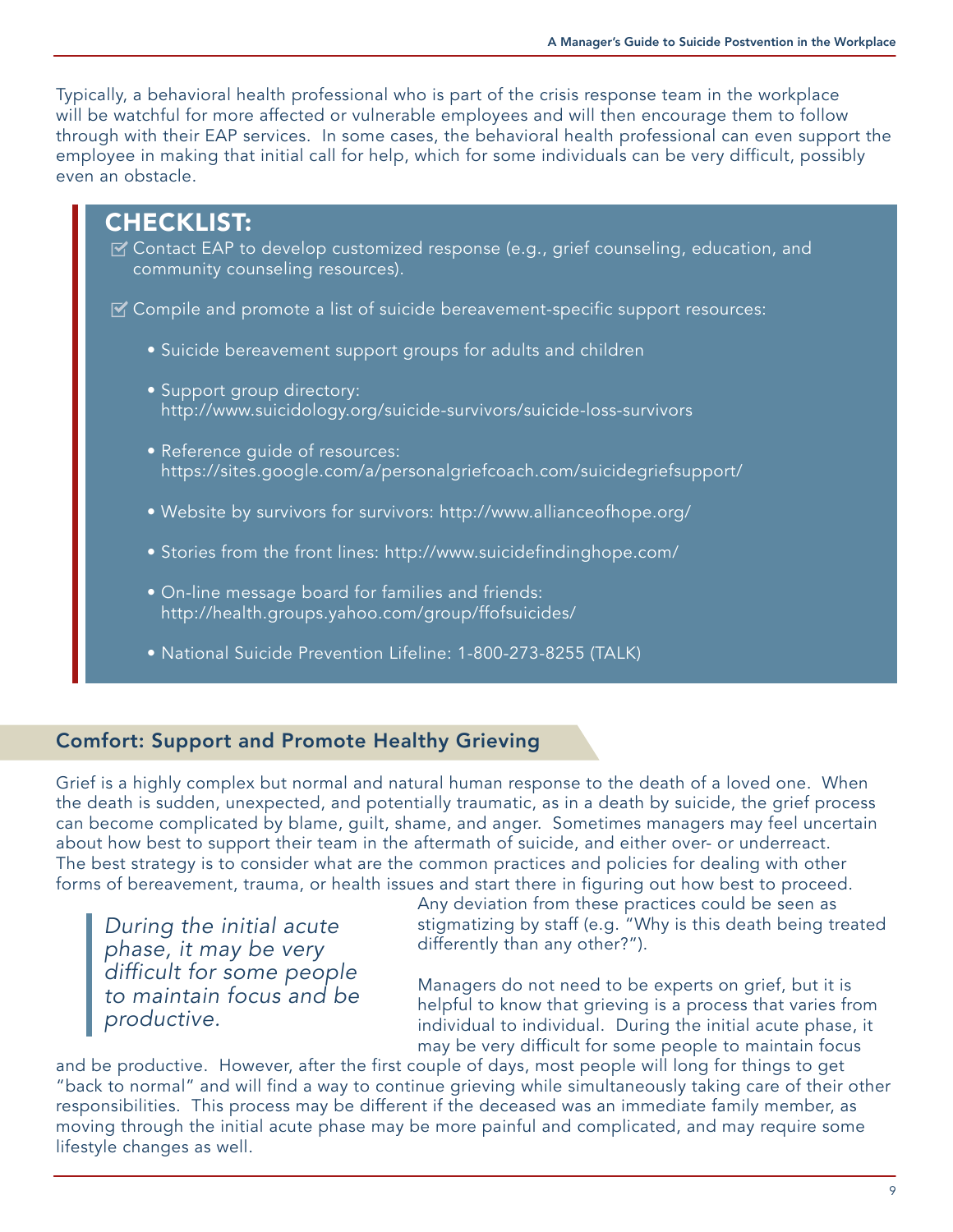If the family chooses to have a private mourning activity or if the service is held out of state, co-workers are often left to grieve without the closure that a funeral or memorial can often provide. Under these circumstances, it might benefit the workplace to gather to honor the deceased on or off-site to let coworkers express their grief, share memories to celebrate the life that was lived, and gain closure (refer to http://www.sprc.org/sites/sprc.org/files/library/aftersuicide.pdf). When the death is by suicide, often the emotional responses are amplified and the remembrance service can become very instrumental in promoting healing.

### Managers can help support this natural grieving and healing process by:

1 Being aware of what types of workplace productivity concessions may be made the first couple of days (time off, lightened duties, funeral attendance, etc.)

2 Managing by walking around. In other words, being visible and checking in with employees.

3 Helping find the right balance between commemorating the deceased, but not memorializing the death in a dramatic or glorified fashion

4 Being a role model for healthy grieving as well. It's okay for managers to acknowledge their own feelings regarding the loss of a colleague, and possibly even speak to their own coping strategies.

# CHECKLIST:

 $\triangleright$  Participate in mourning activities (e.g., funerals, memorial services, etc.).

 $\blacksquare$  Instead of enshrining the desk or other workspace, suggest to co-workers that they help create a memory album or quilt for the bereaved family or make a donation to a charity the appreciated by the deceased (or the deceased's family).

### Restore: Re-establish Workplace Equilibrium and Optimal Functioning

As managers and leaders in the workplace, it's important never to lose sight of the fact that it is part of a manager's responsibility to stabilize the workplace and restore functioning. Ultimately, things need to get back to normal, even if that means a new normal.

Managers have the very challenging task of balancing the need to care for and support affected employees, making sure that important work gets done and customers are served. Furthermore managers need to hold to a critical balance of feeling the impact of the trauma themselves and taking care of their own healing and recovery needs – a challenging, if not daunting, task.

Managers should not isolate or be the "lone ranger" at these times. Rather, they would be wise to consult with HR and their own supervisor to clarify the policies and boundaries of flexibility regarding accommodating employee needs and any changes in workloads or deadlines.

# CHECKLIST:

 $\mathbb Z$  Develop a return-to-work schedule for those most profoundly impacted. Conduct peer supervision with other managers to evaluate postvention process.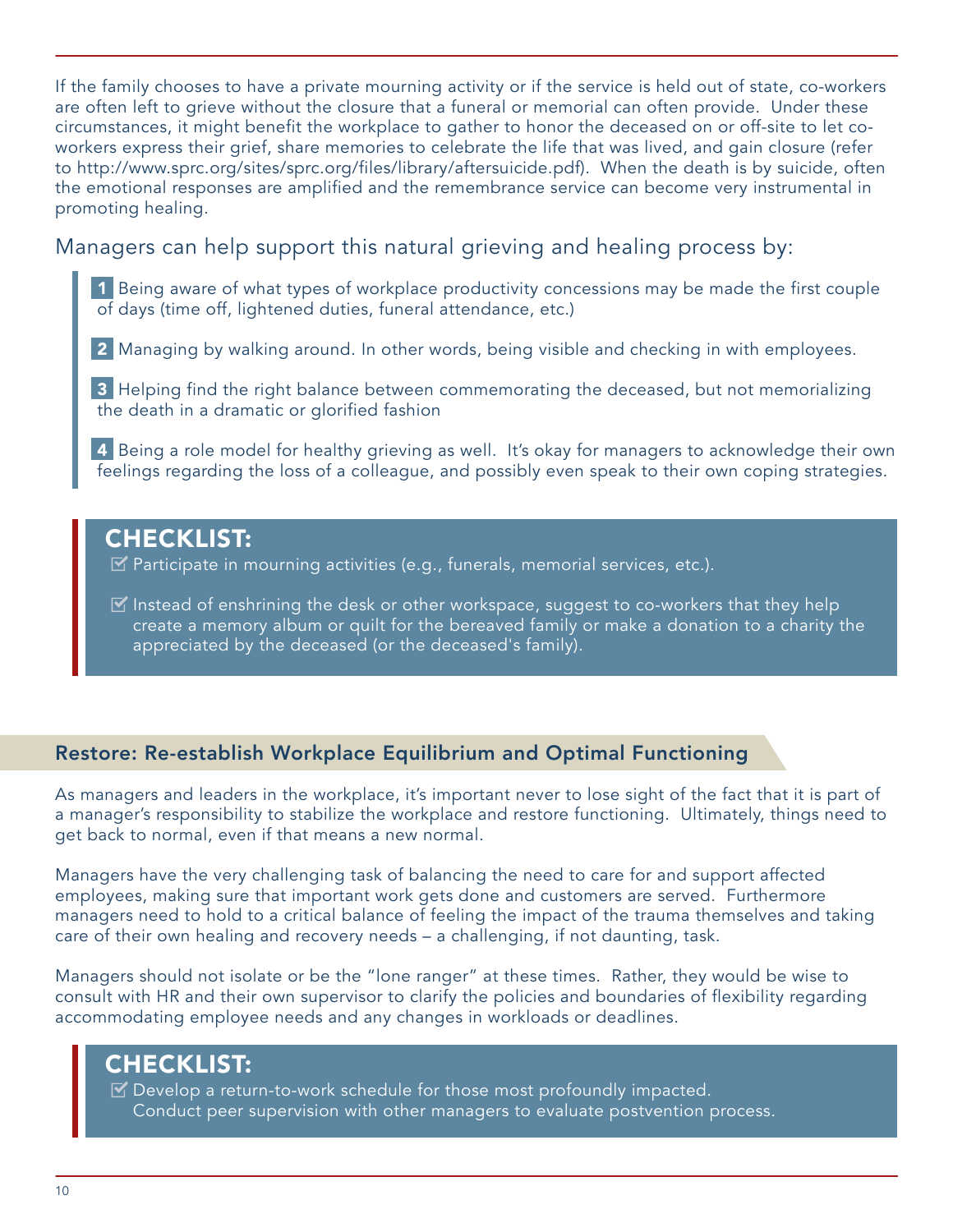#### Lead: Reinforce and Build Trust in Organizational Leadership

Leadership in times of crisis is always an opportunity to reinforce and build trust, confidence, and workplace cohesiveness. When done well, employees will feel cared about, supported, and secure in the knowledge that leadership is both compassionate and competent. Feeling cared about and supported in the immediate aftermath of a traumatic event is hugely important in the healing and recovery process. The positive outcomes of this response can contribute to an overall stronger, more cohesive, engaged and productive workplace culture.

The ACT MODEL<sup>5</sup> is a structured process for leaders to help facilitate individual and organizational recovery:

Acknowledge the trauma, positioning leaders as also affected by the tragedy

**Communicate compassion and competence** 

 $\mathsf T$ ransition workforce by setting an expectation of recovery and resiliency and helping workforce achieve "new normal" and prevention mindset

As we know, the converse is also true. If leadership fails to respond wisely and sensitively to a suicide death impacting the workplace, there will inevitably be at least some loss of trust and confidence. Ensuring fear from employees might result – either management did not care or did not know what to do, so they did nothing – and the overall impact of the traumatic event is magnified. One way to establish trust is for leaders to acknowledge how they have been personally affected by the loss.

### CHECKLIST:

 $\blacktriangleright$  Leadership provides personalized, reassuring communication helping team transition from crisis to healing.

# LONGER-TERM: Reconstructing Phase

#### Honor: Prepare for Reactions to Anniversaries, Events, and Milestones

For those most deeply affected by the suicide, anniversary or milestone reactions might emerge. Because of the complicated nature of suicide, a small subset of the workforce may be still struggling with the experience months after most others have moved on. For example, for many people, the death anniversary might bring up sad or traumatic memories or milestone events like the completion of a big work project; or the annual work picnic or holiday event might remind people of the "empty chair". In preparation for this, managers might consider pulling together those who are directly impacted to decide if there is way to honor the loss and celebrate the life that was lived while following safe memorialization practices (e.g., not glamourizing or romanticizing the death, not erecting a permanent structure, giving people safe space to remember but not re-live). This may be done privately for those who wish to participate and should only be considered for the full workforce if this would be a common practice for other forms of loss.

<sup>5</sup> VandePol, B. (2003). The High Cost of Workplace Trauma: Leading Employees Through Crisis. Retrieved from: http://corp.crisiscare.com/system/images/2010-06/2003\_The\_High\_Cost\_of\_Workplace\_Trauma.pdf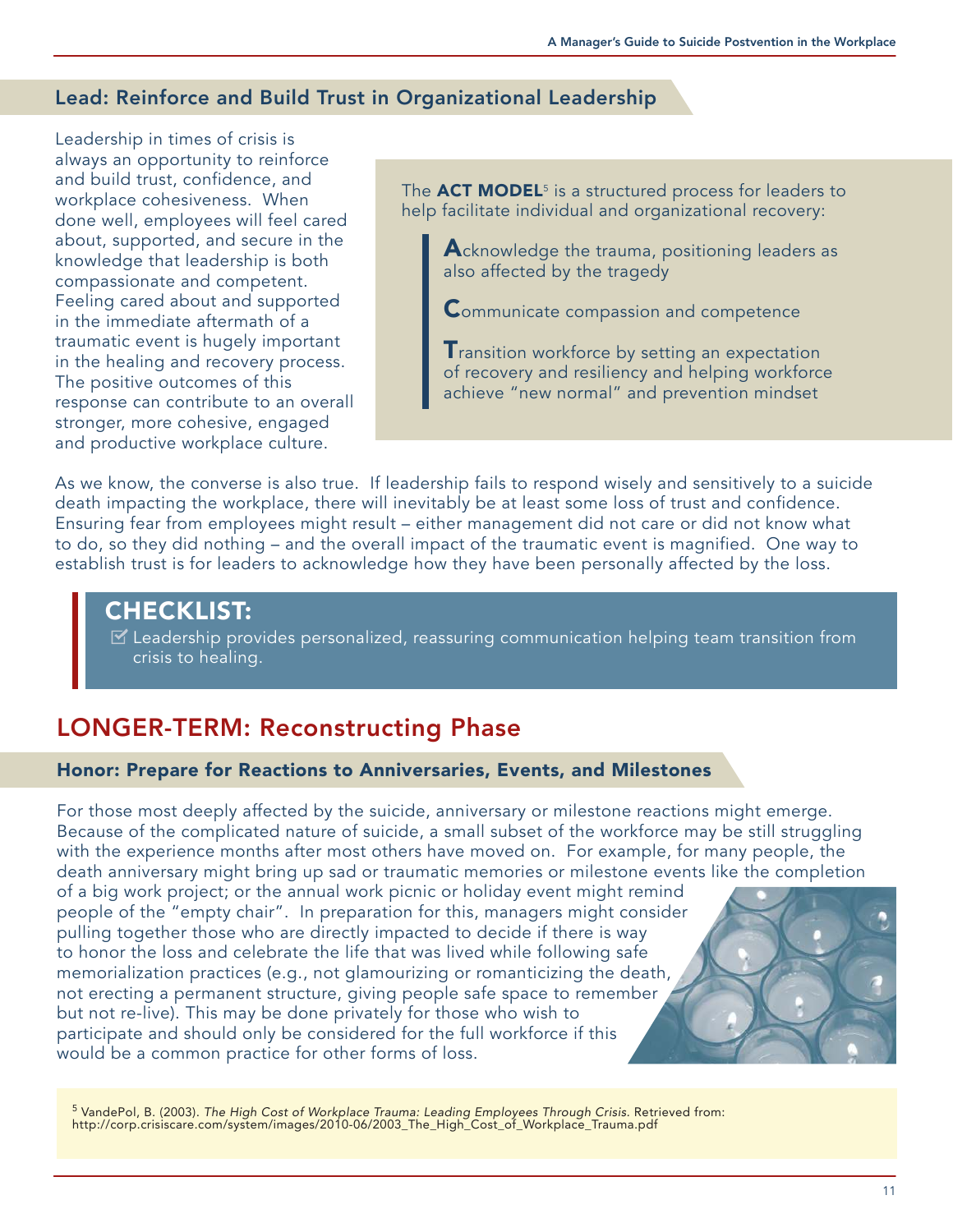# CHECKLIST:

 $\mathbb Z$  Convene group most affected to see if honoring the loss around the anniversary or milestone event would be appreciated and follow safe memorialization practices supported by research (see http://www.sprc.org/sites/sprc.org/files/library/aftersuicide.pdf).

#### Sustain: Transition from Postvention to Prevention

After a workplace has been affected by a suicide, managers sometimes think that their work is finished once the crisis has past. Instead, one of the most important things managers can do is transition the team from suicide postvention



to suicide prevention strategies. Suicide prevention strategies are usually employed before suicidal behavior emerges and are often offered to all employees (for example, promotion of the National Suicide Prevention Lifeline 1-800-273-8255) or to a group of employees that might be at higher risk (for example, a group that might be facing relocation or downsizing). Suicide intervention usually occurs when suicidal thoughts or behavior have emerged and someone is linking an individual to care. A comprehensive approach looks beyond one or two strategies, and uses a multi-pronged, and coordinated system of strategies that addresses suicide risk from proactive prevention to intervention to postvention.

Comprehensive suicide prevention for workplaces exist (http://www.WorkingMinds.org) and comprehensive prevention planning that can be tailored for workplaces and other settings is also available (http://www.sprc.org/basics/about-suicide-prevention).

In addition, several low-cost, high-impact tactics are accessible to managers. For example, training employees in suicide prevention gatekeeper models that teach employees how to recognize and respond to signs of suicide risk in their coworkers (for more information on gatekeeper training, see "Choosing and Implementing a Suicide Prevention Gatekeeper Training Program" available at http://training.sprc.org, which is complimented with "The Gatekeeper Training Implementation Support System (GTISS)" available at http://gatekeeperaction.org.

In addition, employing an annual depression screening as part of ongoing health and wellness initiatives (see http://www.mentalhealthscreening.org/programs/workplace). Still, other employees might be motivated to make meaning out of their loss by volunteering for suicide prevention efforts or participating in suicide awareness community events.

# CHECKLIST:

- Review comprehensive approach to suicide prevention for next steps: http://workingminds.org/airforce.html or http://actionallianceforsuicideprevention.org/task-force/workplace/cspp
- $\blacksquare$  Investigate state and local suicide prevention efforts for volunteer opportunities (visit http://www.sprc.org/states).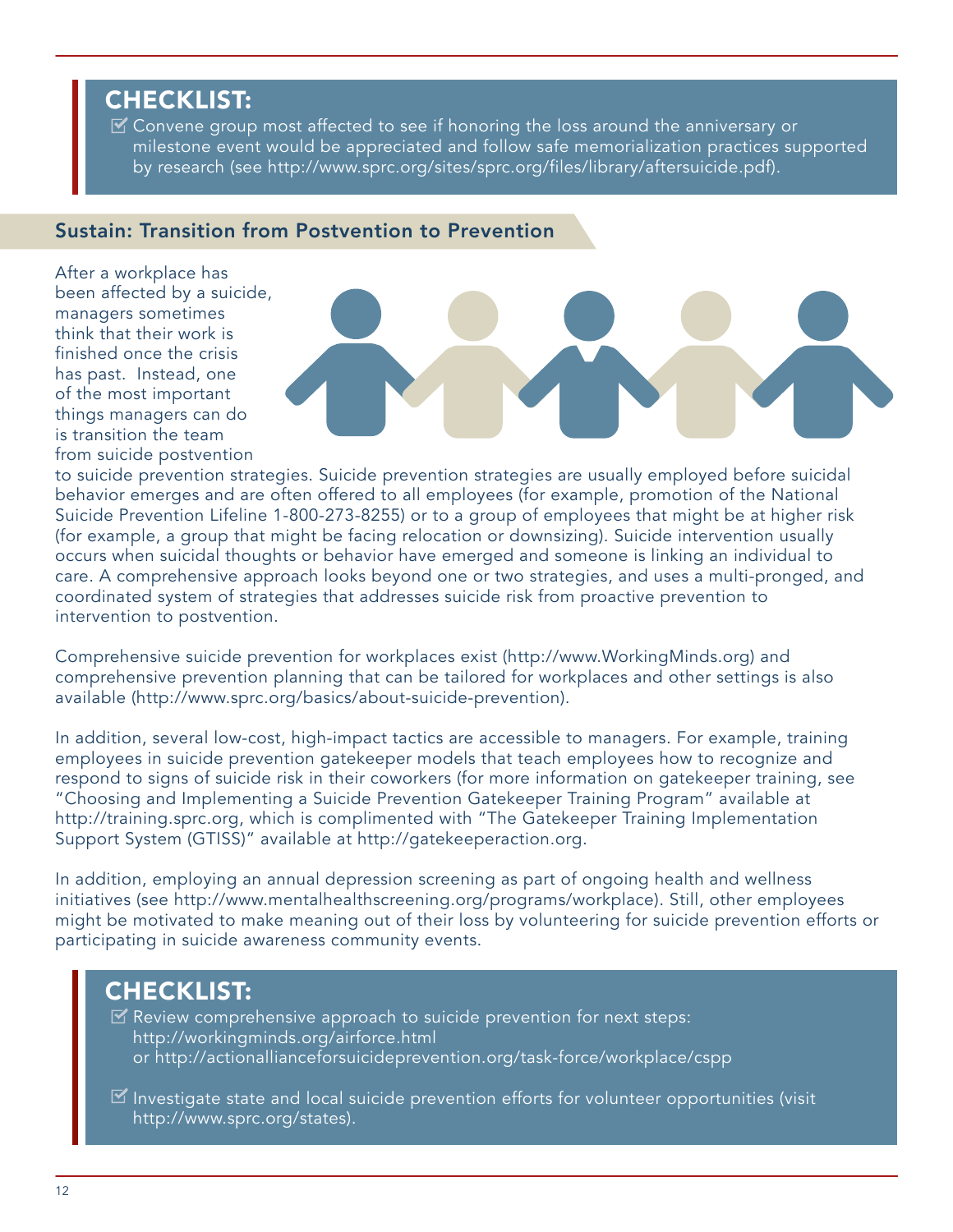### SAMPLE INTERNAL NOTIFICATION MEMO [WHEN CAUSE OF DEATH REVEALED]

Date:

To: Staff

From: [Name of CEO]

Re: Death of [name of employee]

[Our workplace] is saddened to learn of the reported suicide of [employee]. The tragic and sudden circumstances of [employee's] death may cause a range of reactions among our workplace, so with the family's permission we are sharing the facts as we know them and are offering support for those who might need it.

[Employee] worked for [workplace] for the last [number] years. On [Saturday night] [s/he] died around [11:00PM] [DO NOT MENTION PLACE OR METHOD USED FOR SUICIDE]. We may never know all the factors leading to this tragedy; however, experts agree that in nearly all suicides there is no single cause or simple explanation.

[Employee's] memorial service will be held on [January 7 at 11:00AM], and all employees who wish to attend may be excused. The family would like to welcome all of [his/her] friends and colleagues who wish to share in the celebration of [his/her] life.

Some of you may be having difficulty coping with the sudden loss of one of our workplace family. We have arranged for the Employee Assistance Program (EAP) professionals to facilitate a debriefing on [January 8th at 5:00PM]. During this group meeting, counselors will be on hand to support us and answer any questions we may have. Others may prefer individual support at this time. If so, please contact our EAP program by calling [1-800-123-4567].

The family has requested that instead of flowers, those who wish to do so may donate to [a local suicide prevention center or other charity as shared by the family] in [employee's] memory.

For those who would like to talk about what has happened, our HR team is available to you.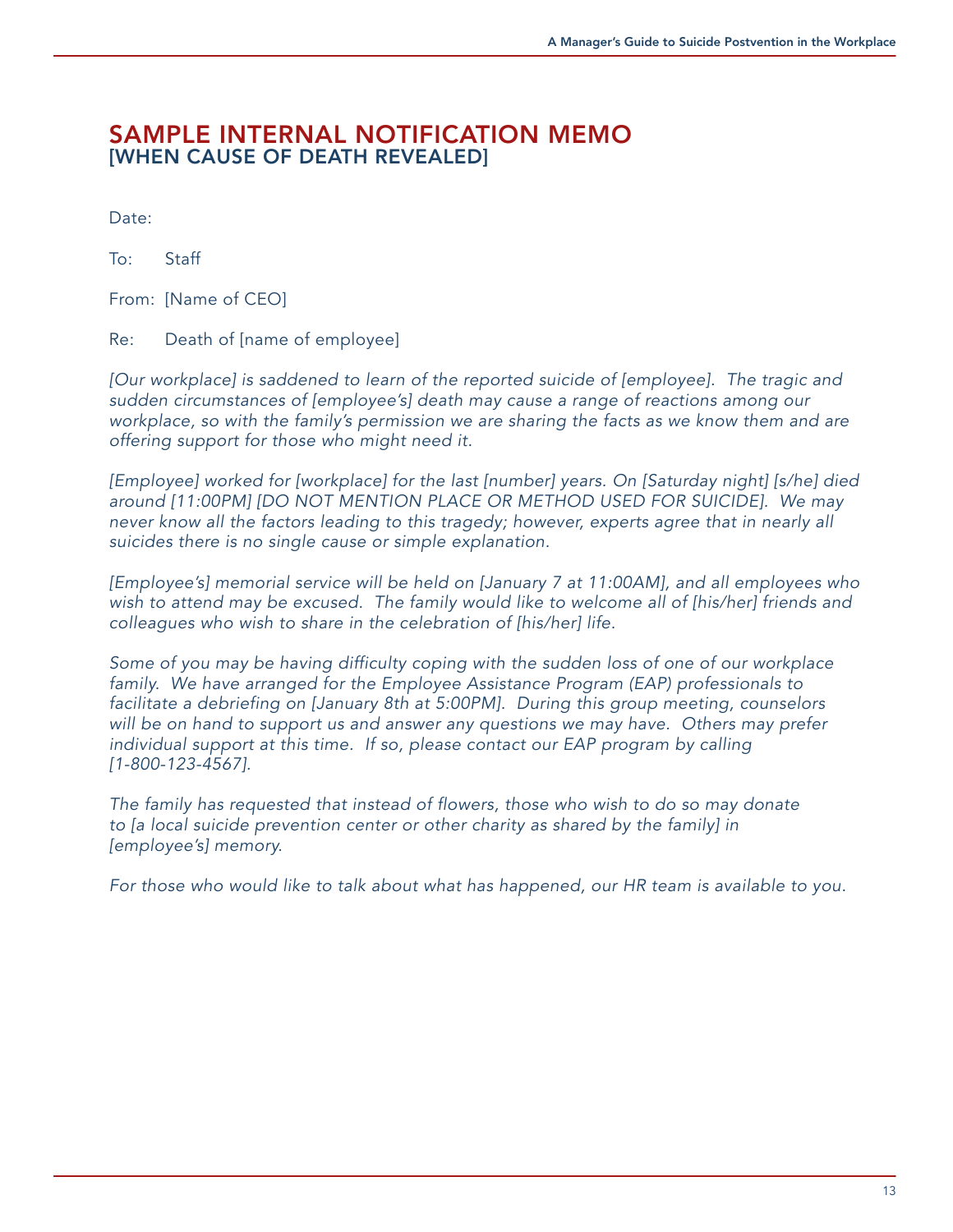### SAMPLE INTERNAL NOTIFICATION MEMO [WHEN CAUSE OF DEATH WITHHELD BY FAMILY]

Date:

To: Staff

From: [Name of CEO]

Re: Death of [name of employee]

[Our workplace] is saddened to learn of the death of [employee]; the family has requested that the cause of death be withheld. The tragic and sudden circumstances of [employee's] death may cause a range of reactions among our colleagues, so with the family's permission we are sharing the following information and are offering support for those who might need it.

[Employee] worked for [workplace] for the last [number] years. On [Saturday night] [s/he] died around [11:00PM] [DO NOT MENTION PLACE OR METHOD USED FOR SUICIDE].

[Employee's] memorial service will be held on [January 7 at 11:00AM], and all employees who wish to attend may be excused. The family would like to welcome all of [his/her] friends and colleague who wish to share in the celebration of [his/her] life.

Some of you may be having difficulty coping with the sudden loss of one of our workplace family. We have arranged for the Employee Assistance Program (EAP) professionals to facilitate a crisis counseling session on [January 8 at 5:00PM]. During this group meeting, counselors will be on hand to support us and answer any questions we may have. Others may prefer individual support at this time. If so, please contact our EAP program by calling [1-800-123-4567].

The family has requested that instead of flowers, those who wish to do so may donate to [a local suicide prevention center or other charity as shared by the family] in the [employee's] memory.

For those who would like to talk about what has happened, our HR team is available to you.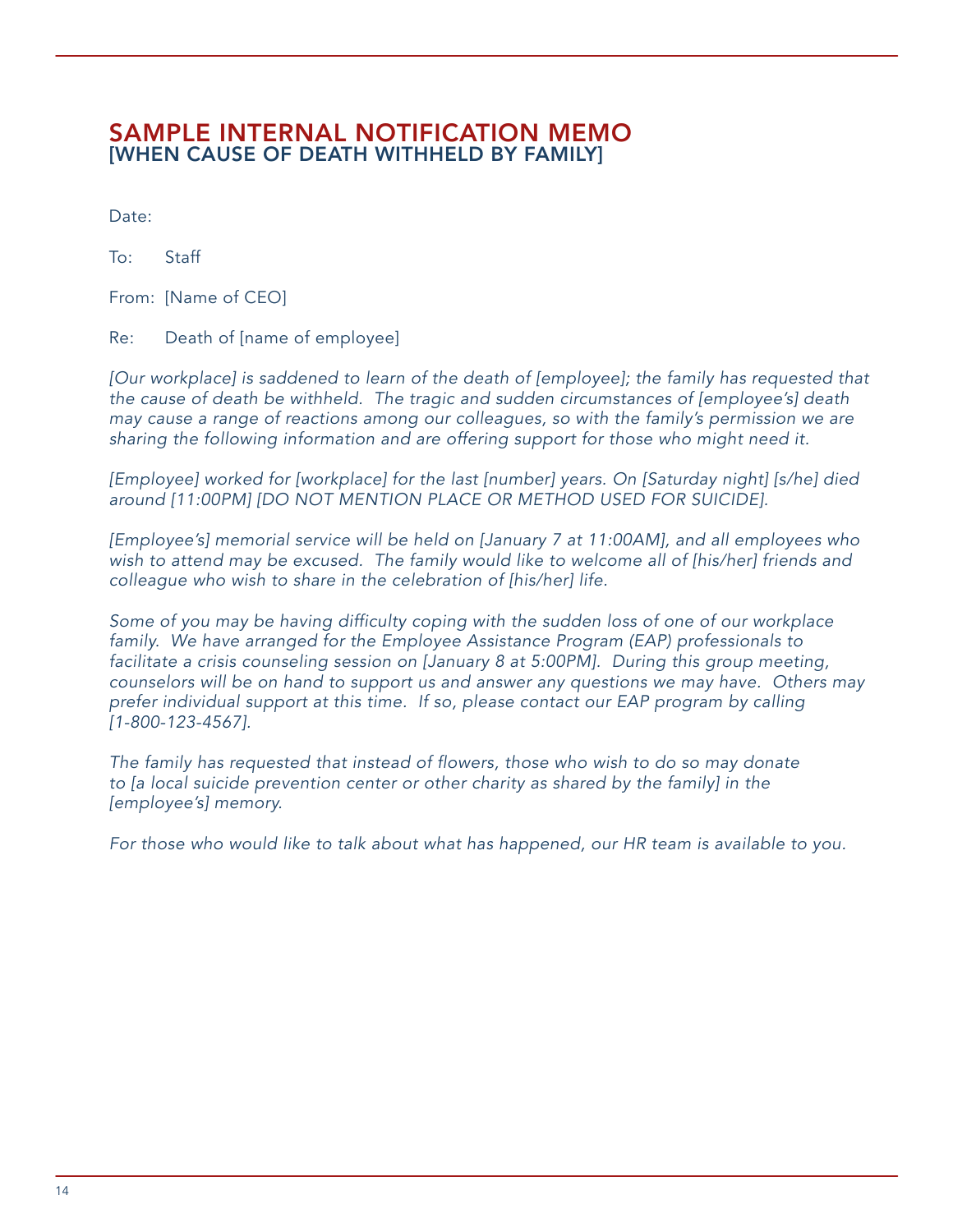### SAMPLE EXTERNAL ANNOUNCEMENT [WHEN HIGH PROFILE SUICIDE AFFECTS WORKPLACE]

[Our workplace] is saddened to learn of the reported suicide of [employee, title]. Our hearts and condolences go out the family and friends. With the family's permission we are sharing the facts as appropriate and are offering support for those who might need it. Suicide is a complex, multifaceted and tragic event, and thus we will not speculate on the causal factors of this death. Rather our efforts will be focused on pulling together and helping our workplace find supportive resources as necessary. For those outside of our work family who might be affected by this tragic loss, we suggest you contact the National Suicide Prevention Lifeline (1-800-273-TALK [8255]) to get referrals to support groups and other resources in your area.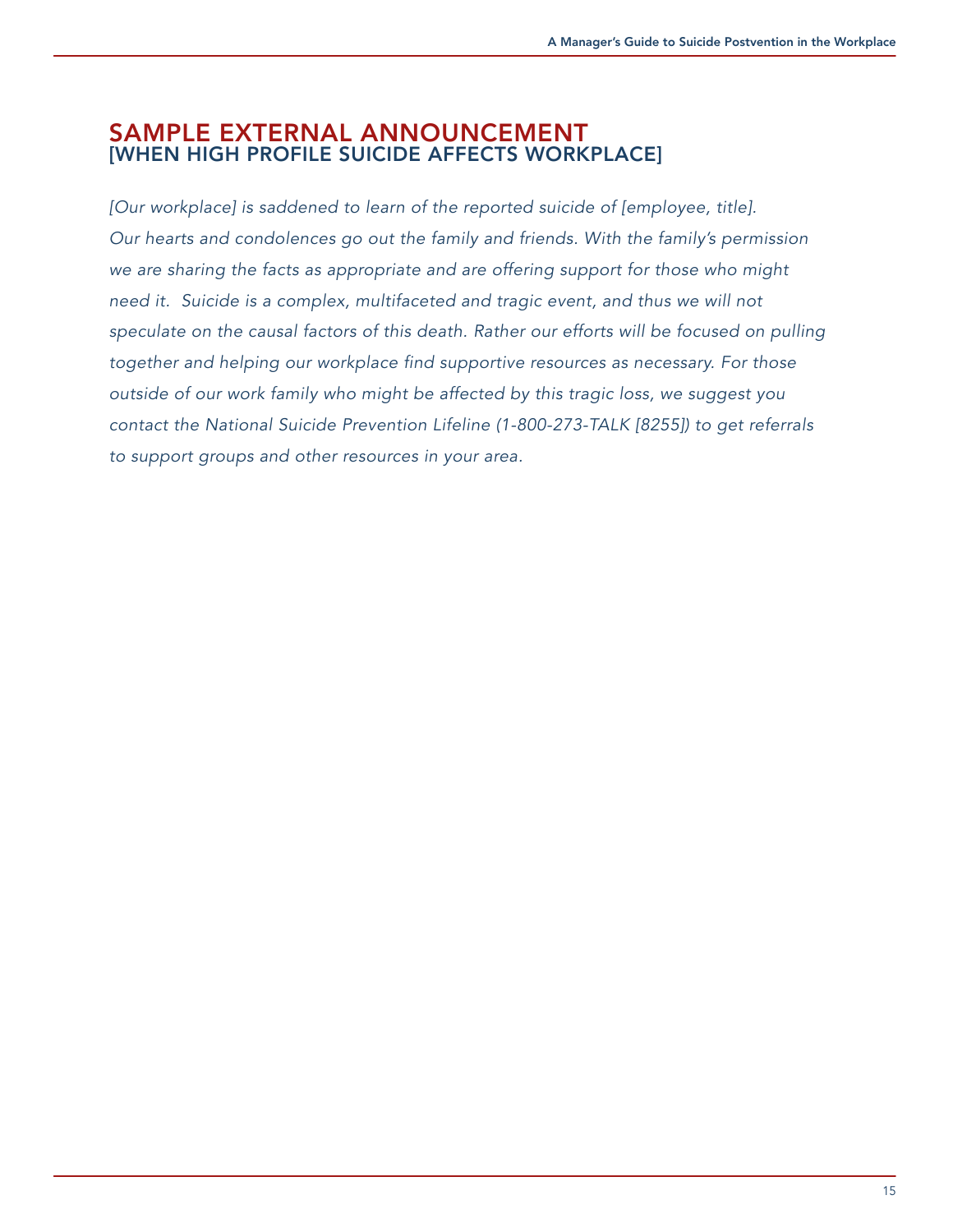# RESOURCES FOR WORKPLACES

### COMPREHENSIVE APPROACH TO WORKPLACE SUICIDE PREVENTION

Resource Directory (National Action Alliance for Suicide Prevention) http://actionallianceforsuicideprevention.org/task-force/workplace/cspp

#### CRISIS RESPONSE SERVICES

Crisis Care Network **http://www.CrisisCare.com** 

National Suicide Prevention Lifeline – 1-800-273-TALK (8255) http://www.suicidepreventionlifeline.org/ Lifeline Chat: http://suicidepreventionlifeline.org/GetHelp/LifelineChat.aspx

Veterans' Crisis Services Veterans' Crisis Line and Chat: http://www.veteranscrisisline.net/

#### MEMORIALIZATION GUIDELINES

After a Suicide (Suicide Prevention Resource Center) http://www.sprc.org/sites/sprc.org/files/library/aftersuicide.pdf

#### SUICIDE GRIEF RESOURCES

https://sites.google.com/a/personalgriefcoach.com/suicidegriefsupport/

#### WORKPLACE SUICIDE PREVENTION TRAINING

Working Minds: Suicide Prevention in the Workplace Toolkit listing on the SPRC/AFSP Best Practices Registry for Suicide Prevention (train-the-trainer workshops available)

http://www.sprc.org/sites/sprc.org/files/bpr/WorkingMinds\_SPWorkplace.pdf

**Toolkit website: www.WorkingMinds.org** 

**Toolkit contact: 720-244-6535** 

#### ADDITIONAL GATEKEEPER TRAINING MODELS

Choosing and Implementing a Suicide Prevention Gatekeeper Training Program **http://training.sprc.org** 

The Gatekeeper Training Implementation Support System http://gatekeeperaction.org/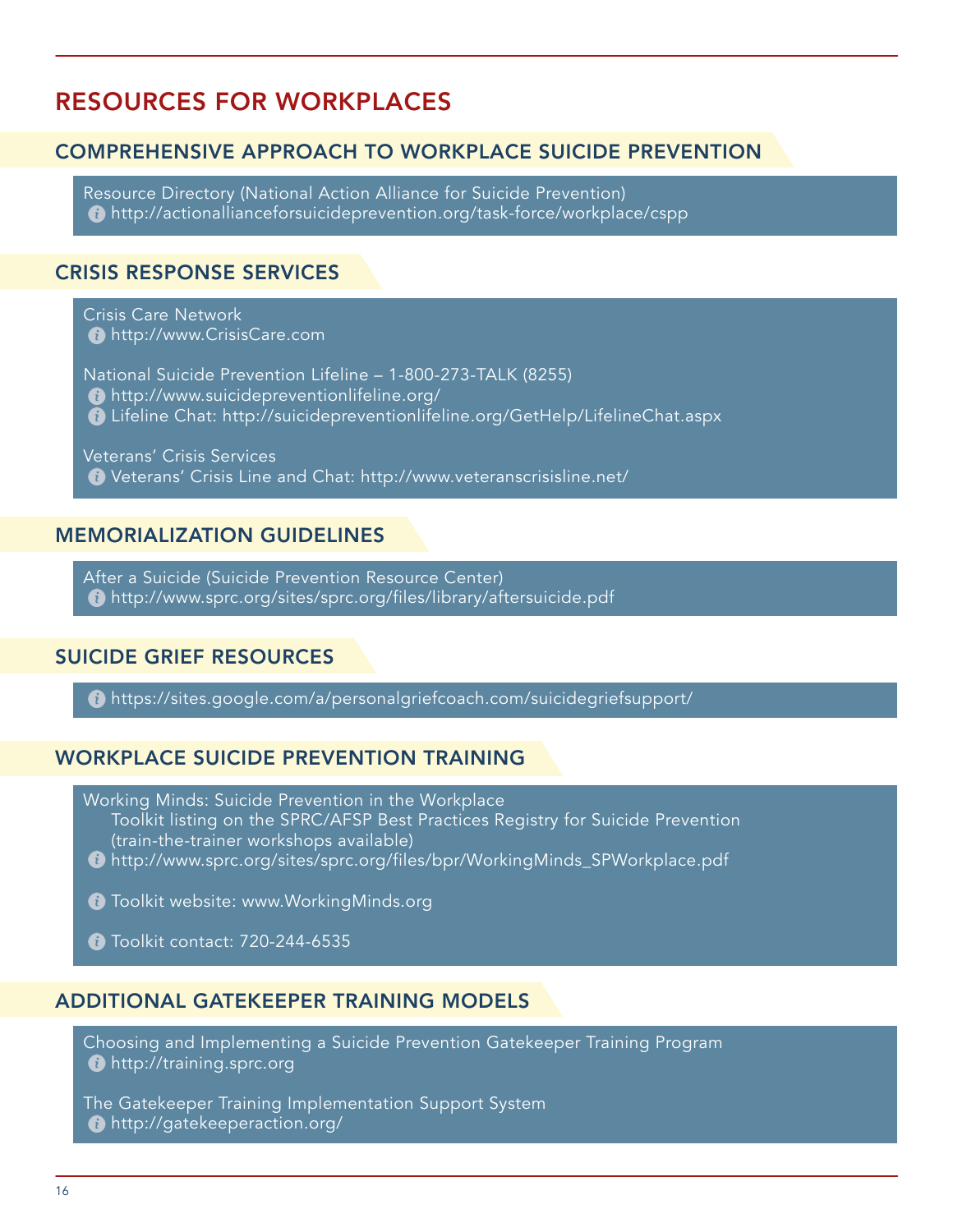#### DECISION MAKING FLOWCHART SUICIDE POSTVENTION



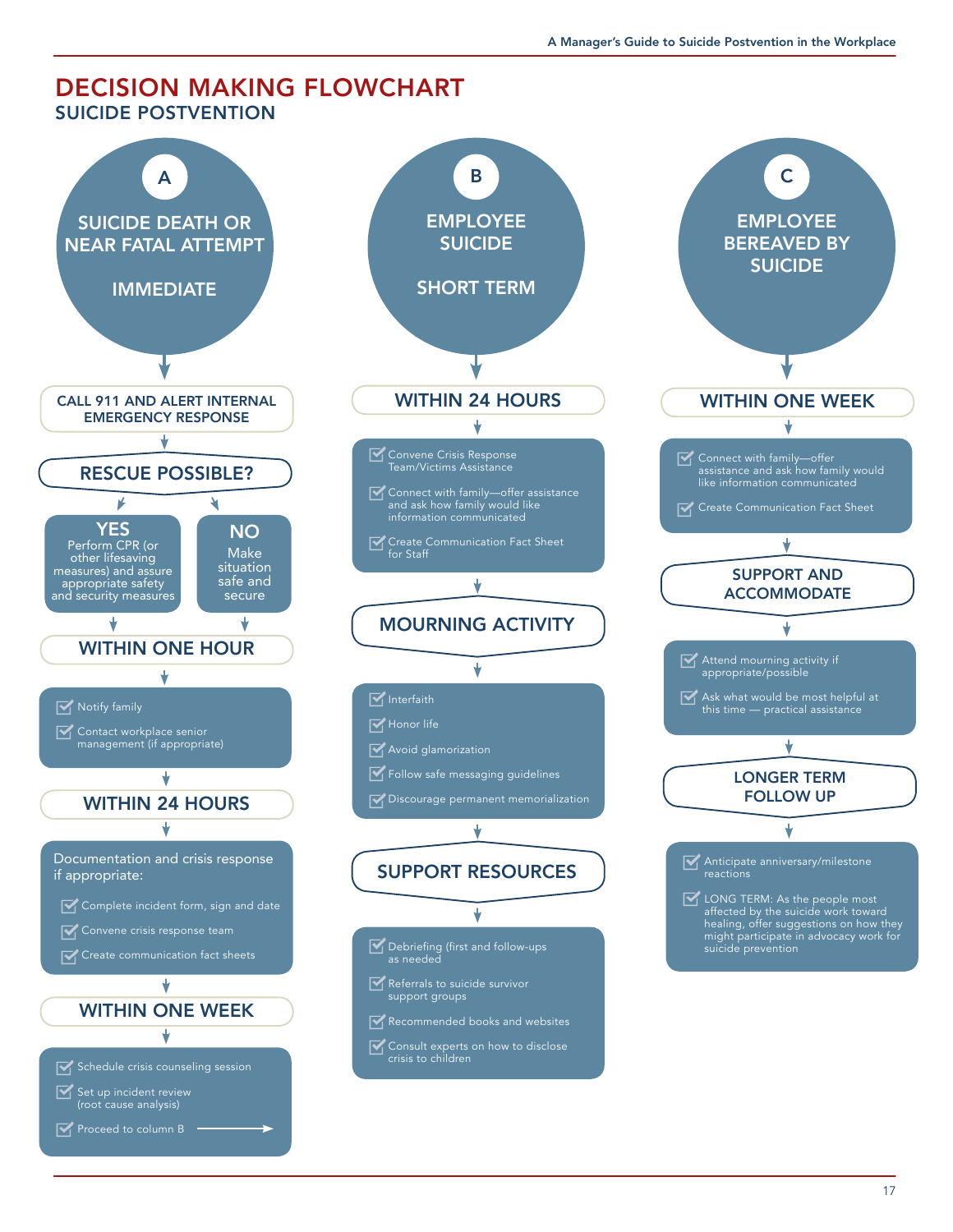# GLOSSARY

ACUTE: short-term response

**BEREAVED:** surviving the loss of a loved one (in the field of suicidology, some people prefer the term "bereaved by suicide" while others prefer the term "survivors of suicide loss")

COMPLICATED GRIEF: extended grieving process, which includes extreme and unwavering yearning for the lost loved one; anger and isolation that interfere with normal functioning, and feelings that life is meaningless without the person. Traumatic grieving can often be more complicated as the person is dealing with both trauma reactions (e.g., intrusive thoughts, agitation, nightmares, avoidance) along with the grief.

CONTAGION: the process by which the suicidal behavior or a suicide death of one person influences an increase in the suicidal behaviors of others who may or may not be directly connected to the first person

#### CRISIS INTERVENTION/COUNSELING:

immediately applied professional mental health services (individual or group) that focus on the aftermath of critical or traumatizing situations with the goal of restoring the person or system to the level of functioning before the crisis

**GATEKEEPER:** a suicide prevention gatekeeper is someone who knows basic and accurate information about suicide, has a positive attitude that suicide can be prevented, possesses the skills to ask direct questions about suicidal thoughts and knows how to effectively link people at risk for suicide to qualified referral sources for help. Gatekeepers are the "safety net" for vulnerable people. They can be teachers, counselors, ministers, youth workers, parents, or anyone.

POSTVENTION: psychological first aid, crisis intervention, and other support offered after a suicide to affected individuals or the workplace as a whole to alleviate possible affects of a suicide death

**PRESENTEEISM:** the practice of coming to work, although one does not feel well due to illness or injury, that often results in reduced productivity

**PSYCHOEDUCATION:** providing information and training about mental health and mental health services

PSYCHOLOGICAL FIRST AID: similar to crisis counseling, psychological first aid is applied by mental health professionals or disaster workers in the aftermath of a traumatic experience with the goal to increase coping and reduce distress

**SUICIDE:** "death caused by self-directed injurious behavior with any intent to die as a result of the behavior"<sup>6</sup>

**SUICIDE ATTEMPT:** "non-fatal self-directed potentially injurious behavior with any intent to die as a result of the behavior. A suicide attempt may or may not result in injury"<sup>7</sup>

**SUICIDAL IDEATION:** "thinking about, considering, or planning for suicide"<sup>8</sup>

**SUICIDE PREVENTION:** strategies that work toward diminishing the risk of and impact of suicide. Suicide is not just the outcome of a mental health or substance abuse problem, thus suicide prevention is more than mental health services and may include environmental (e.g., bridge barriers) and sociological (e.g., promoting connection and purpose) approaches.

**SURVIVORS OF SUICIDE LOSS:** someone who has lost someone they care about to suicide. The relationship can be family, friends, co-workers, classmates, therapistclient, and many others. Some people affected by suicide prefer the term "bereaved by suicide."

**TRAUMA REACTION:** often a physical, mental and emotional reaction affecting individuals who have experienced or witnessed profoundly traumatic events. Sometimes this reaction is characterized by rumination, agitation, flashbacks, nightmares, irritability, anxiety, insomnia, memory loss or avoidance of things that bring the traumatic memories back.



<sup>6</sup> Centers for Disease Control and Prevention: Definitions Self-Directed Violence http://www.cdc.gov/violenceprevention/suicide/definitions.html

 $<sup>7</sup>$  ibid, Page 5</sup>

<sup>8</sup> ibid, Page 6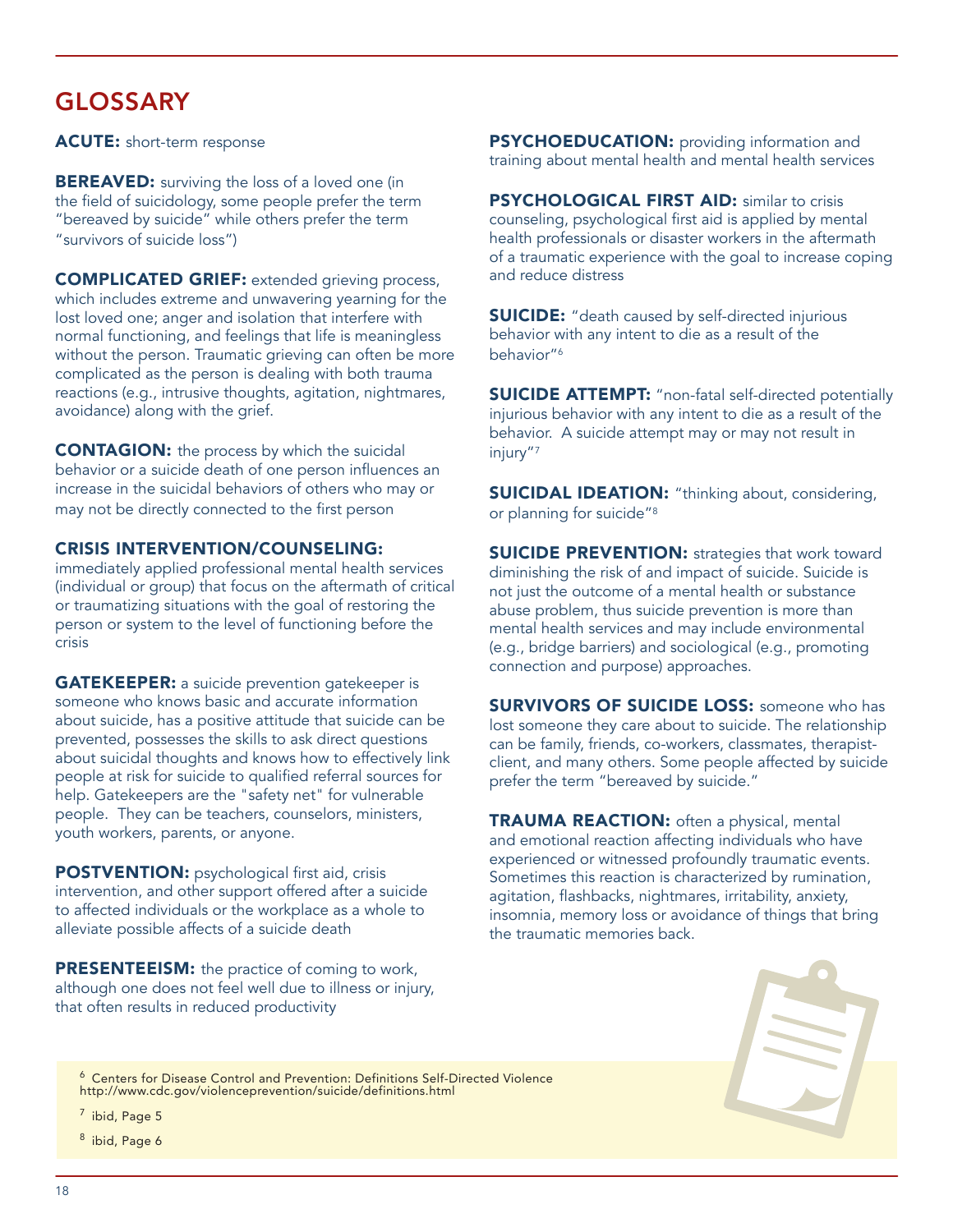# ABOUT THE PARTNERS



AMERICAN ASSOCIATION OF SUICIDOLOGY

AMERICAN ASSOCIATION OF SUICIDOLOGY

Founded in 1968, American Association of Suicidology (AAS) (www.suicidology.org) is a membership organization for all those involved in suicide prevention and intervention, or touched by suicide. AAS leads the advancement of scientific and programmatic efforts in suicide prevention through research, education and training, the development of standards and resources, and survivor support services.



#### CARSON J SPENCER FOUNDATION

Founded in 2005, The Carson J Spencer Foundation (http://www.CarsonJSpencer.org) is a Colorado-based nonprofit that envisions a world where leaders and communities are committed to sustaining a passion for living by:

- Delivering innovative and effective suicide prevention programs for working-aged people (http://www.WorkingMinds.org)
- Coaching young leaders to develop social enterprises for mental health promotion and suicide prevention
- Supporting people bereaved by suicide



#### CRISIS CARE NETWORK

Founded in 1997, Crisis Care Network (CCN) (http://www.CrisisCare.com) is the EAP industry's premier provider of Critical Incident Response for the workplace. CCN helps individuals and organizations return to work, life and productivity following critical incidents. We mitigate the human and financial costs of workplace tragedy such as workers' compensation claims, low morale, employee attrition, and litigation. CCN has established the nation's largest network of master's- and doctoral-level clinicians trained as Critical Incident Response Specialists, responding more than 1000 times per month to workplace incidents for EAP's, insurers, and employers in communities though out the US and Canada.



NATIONAL ACTION ALLIANCE FOR SUICIDE PREVENTION

Established in 2010, the National Action Alliance for Suicide Prevention (Action Alliance; www.ActionAllianceforSuicidePrevention. org) is the public-private partnership advancing the National Strategy for Suicide Prevention (NSSP) by championing suicide prevention as a national priority, catalyzing efforts to implement high-priority objectives of the NSSP, and cultivating the resources needed to sustain progress. Its vision is a nation free from the tragic experience of suicide.